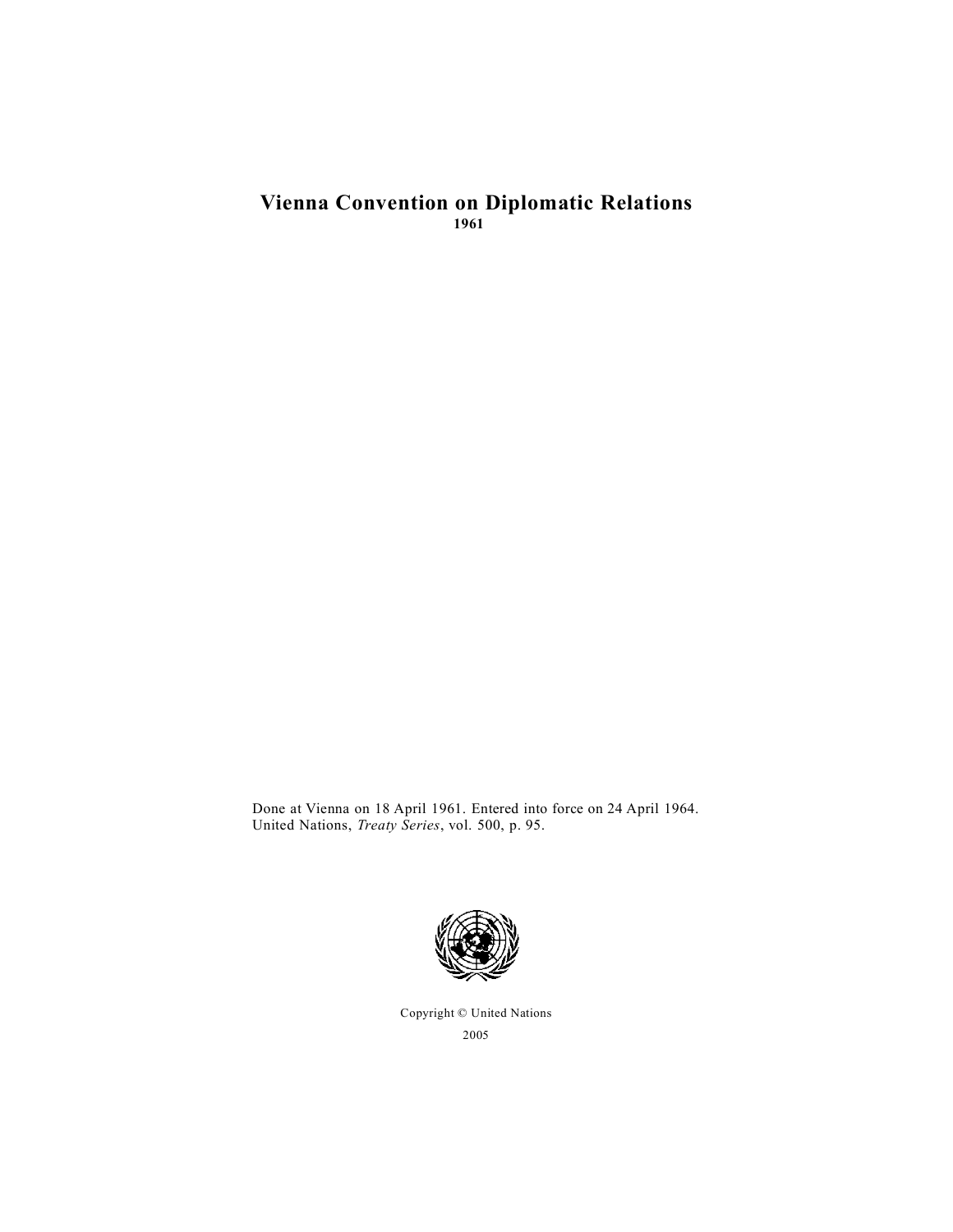# Vienna Convention on Diplomatic Relations Done at Vienna on 18 April 1961

*The States Parties to the present Convention*,

*Recalling* that peoples of all nations from ancient times have recognized the status of diplomatic agents,

*Having in mind* the purposes and principles of the Charter of the United Nations concerning the sovereign equality of States, the maintenance of international peace and security, and the promotion of friendly relations among nations,

*Believing* that an international convention on diplomatic intercourse, privileges and immunities would contribute to the development of friendly relations among nations, irrespective of their differing constitutional and social systems,

*Realizing* that the purpose of such privileges and immunities is not to benefit individuals but to ensure the efficient performance of the functions of diplomatic missions as representing States,

*Affirming* that the rules of customary international law should continue to govern questions not expressly regulated by the provisions of the present Convention,

*Have agreed* as follows:

#### *Article 1*

For the purpose of the present Convention, the following expressions shall have the meanings hereunder assigned to them:

(*a*) The "head of the mission" is the person charged by the sending State with the duty of acting in that capacity;

(*b*) The "members of the mission" are the head of the mission and the members of the staff of the mission;

(*c*) The "members of the staff of the mission" are the members of the diplomatic staff, of the administrative and technical staff and of the service staff of the mission;

(*d*) The "members of the diplomatic staff" are the members of the staff of the mission having diplomatic rank;

(*e*) A "diplomatic agent" is the head of the mission or a member of the diplomatic staff of the mission;

(*f*) The "members of the administrative and technical staff" are the members of the staff of the mission employed in the administrative and technical service of the mission;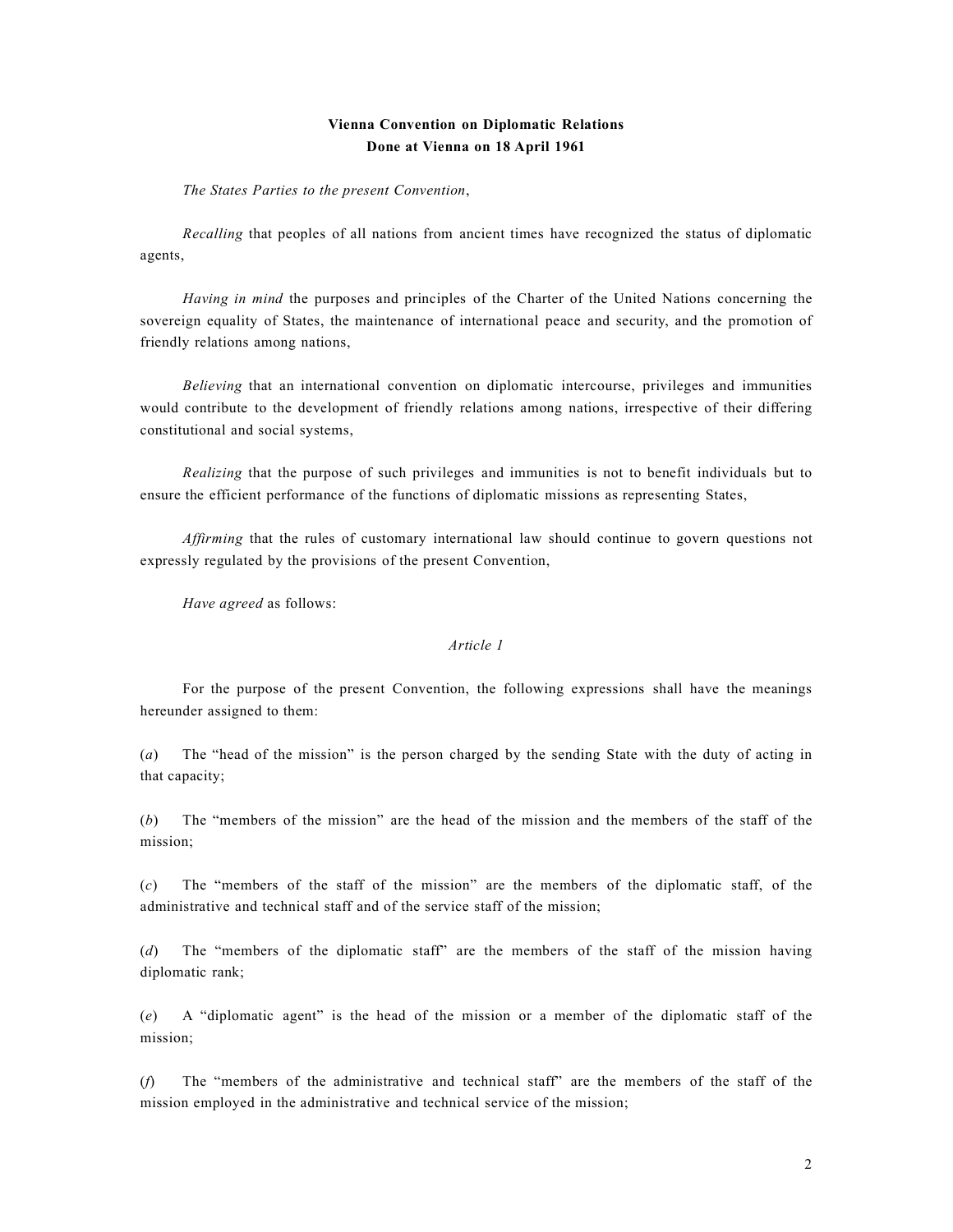(*g*) The "members of the service staff" are the members of the staff of the mission in the domestic service of the mission;

(*h*) A "private servant" is a person who is in the domestic service of a member of the mission and who is not an employee of the sending State;

(*i*) The "premises of the mission" are the buildings or parts of buildings and the land ancillary thereto, irrespective of ownership, used for the purposes of the mission including the residence of the head of the mission.

### *Article 2*

The establishment of diplomatic relations between States, and of permanent diplomatic missions, takes place by mutual consent.

### *Article 3*

1.The functions of a diplomatic mission consist, inter alia, in:

(*a*) Representing the sending State in the receiving State;

(*b*) Protecting in the receiving State the interests of the sending State and of its nationals, within the limits permitted by international law;

(*c*) Negotiating with the Government of the receiving State;

(*d*) Ascertaining by all lawful means conditions and developments in the receiving State, and reporting thereon to the Government of the sending State;

(*e*) Promoting friendly relations between the sending State and the receiving State, and developing their economic, cultural and scientific relations.

2.Nothing in the present Convention shall be construed as preventing the performance of consular functions by a diplomatic mission.

# *Article 4*

1.The sending State must make certain that the *agrément* of the receiving State has been given for the person it proposes to accredit as head of the mission to that State.

2.The receiving State is not obliged to give reasons to the sending State for a refusal of *agrément*.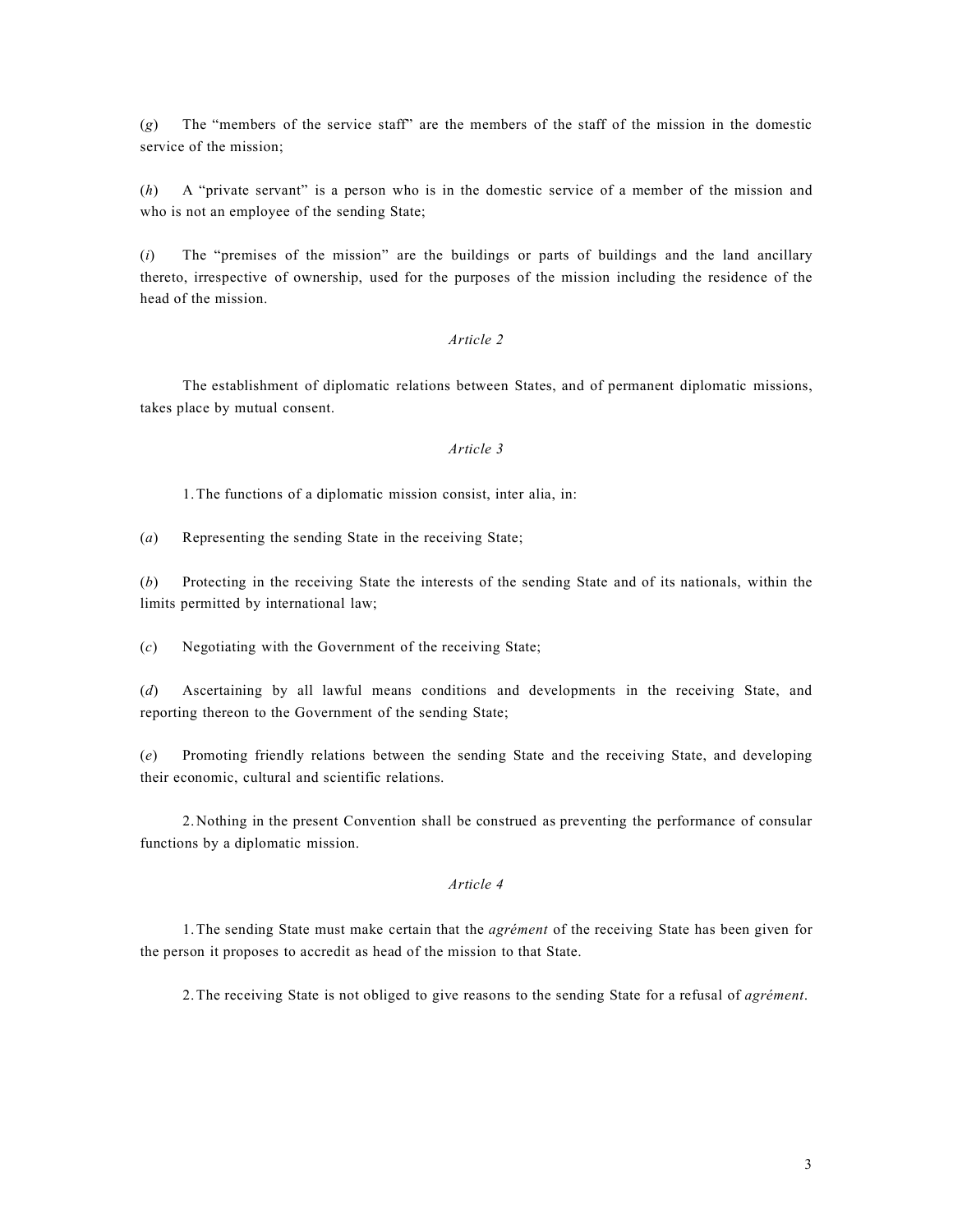1.The sending State may, after it has given due notification to the receiving States concerned, accredit a head of mission or assign any member of the diplomatic staff, as the case may be, to more than one State, unless there is express objection by any of the receiving States.

2.If the sending State accredits a head of mission to one or more other States it may establish a diplomatic mission headed by a chargé d'affaires ad interim in each State where the head of mission has not his permanent seat.

3.A head of mission or any member of the diplomatic staff of the mission may act as representative of the sending State to any international organization.

### *Article 6*

Two or more States may accredit the same person as head of mission to another State, unless objection is offered by the receiving State.

### *Article 7*

Subject to the provisions of articles 5, 8, 9 and 11, the sending State may freely appoint the members of the staff of the mission. In the case of military, naval or air attachés, the receiving State may require their names to be submitted beforehand, for its approval.

### *Article 8*

1.Members of the diplomatic staff of the mission should in principle be of the nationality of the sending State.

2.Members of the diplomatic staff of the mission may not be appointed from among persons having the nationality of the receiving State, except with the consent of that State which may be withdrawn at any time.

3.The receiving State may reserve the same right with regard to nationals of a third State who are not also nationals of the sending State.

# *Article 9*

1.The receiving State may at any time and without having to explain its decision, notify the sending State that the head of the mission or any member of the diplomatic staff of the mission is persona non grata or that any other member of the staff of the mission is not acceptable. In any such case, the sending State shall, as appropriate, either recall the person concerned or terminate his functions with the mission. A person may be declared non grata or not acceptable before arriving in the territory of the receiving State.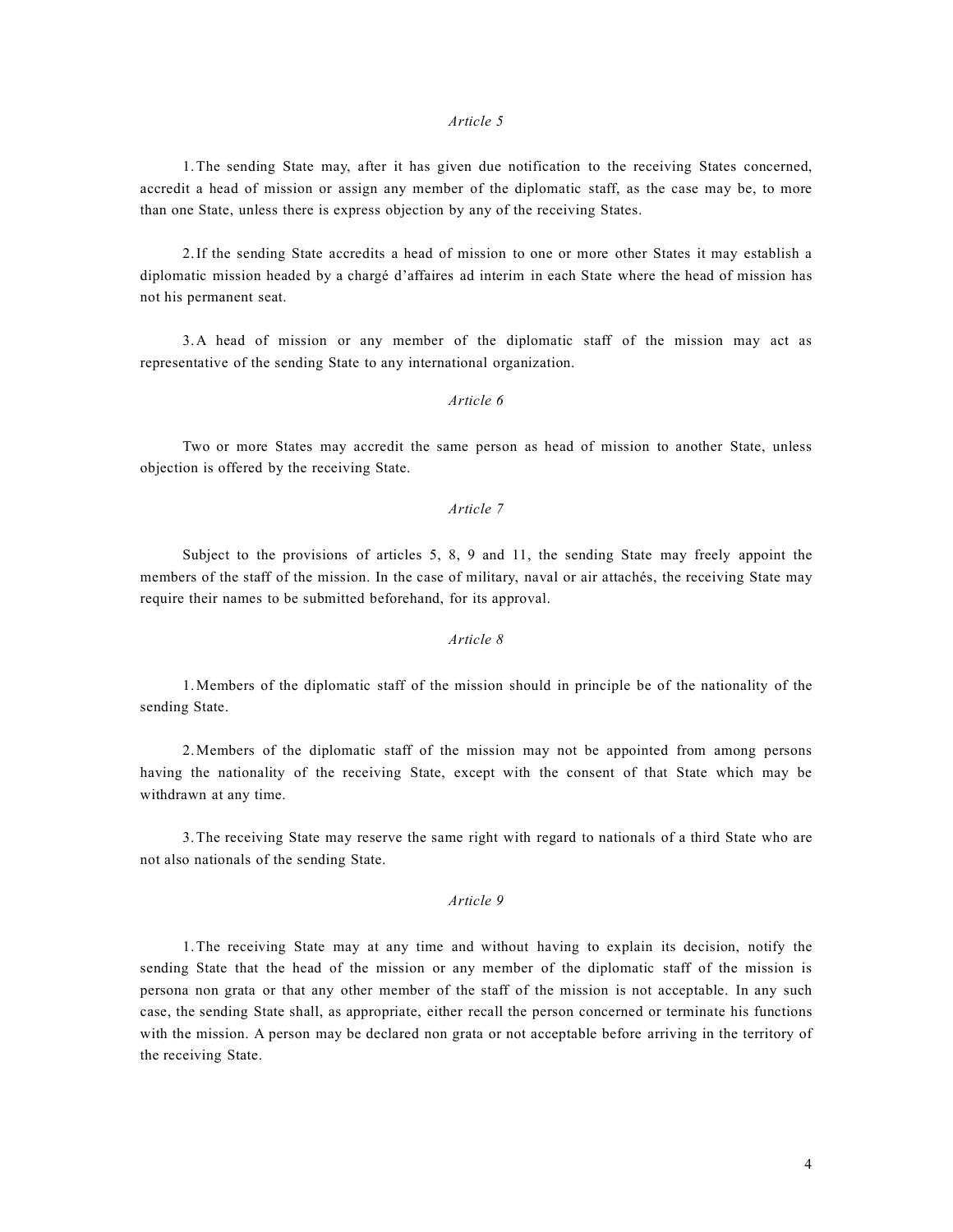2.If the sending State refuses or fails within a reasonable period to carry out its obligations under paragraph 1 of this article, the receiving State may refuse to recognize the person concerned as a member of the mission.

# *Article 10*

1.The Ministry for Foreign Affairs of the receiving State, or such other ministry as may be agreed, shall be notified of:

(*a*) The appointment of members of the mission, their arrival and their final departure or the termination of their functions with the mission;

(*b*) The arrival and final departure of a person belonging to the family of a member of the mission and, where appropriate, the fact that a person becomes or ceases to be a member of the family of a member of the mission;

(*c*) The arrival and final departure of private servants in the employ of persons referred to in subparagraph (*a*) of this paragraph and, where appropriate, the fact that they are leaving the employ of such persons;

(*d*) The engagement and discharge of persons resident in the receiving State as members of the mission or private servants entitled to privileges and immunities.

2.Where possible, prior notification of arrival and final departure shall also be given.

# *Article 11*

1.In the absence of specific agreement as to the size of the mission, the receiving State may require that the size of a mission be kept within limits considered by it to be reasonable and normal, having regard to circumstances and conditions in the receiving State and to the needs of the particular mission.

2.The receiving State may equally, within similar bounds and on a non-discriminatory basis, refuse to accept officials of a particular category.

# *Article 12*

The sending State may not, without the prior express consent of the receiving State, establish offices forming part of the mission in localities other than those in which the mission itself is established.

# *Article 13*

1.The head of the mission is considered as having taken up his functions in the receiving State either when he has presented his credentials or when he has notified his arrival and a true copy of his credentials has been presented to the Ministry for Foreign Affairs of the receiving State, or such other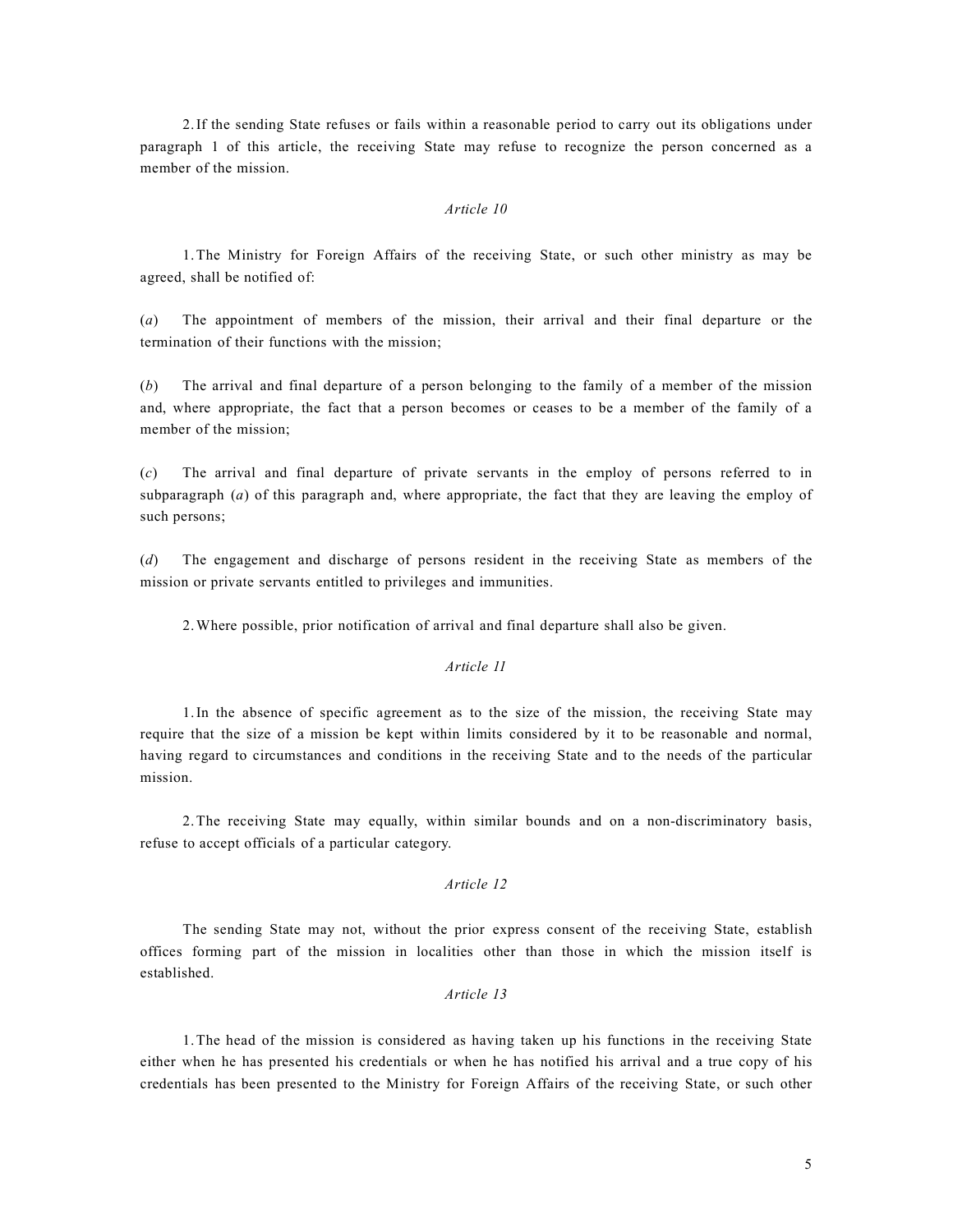ministry as may be agreed, in accordance with the practice prevailing in the receiving State which shall be applied in a uniform manner.

2.The order of presentation of credentials or of a true copy thereof will be determined by the date and time of the arrival of the head of the mission.

### *Article 14*

1.Heads of mission are divided into three classes, namely:

(*a*) That of ambassadors or nuncios accredited to Heads of State, and other heads of mission of equivalent rank;

(*b*) That of envoys, ministers and internuncios accredited to Heads of State;

(*c*) That of chargés d'affaires accredited to Ministers for Foreign Affairs.

2.Except as concerns precedence and etiquette, there shall be no differentiation between heads of mission by reason of their class.

# *Article 15*

The class to which the heads of their missions are to be assigned shall be agreed between States.

## *Article 16*

1.Heads of mission shall take precedence in their respective classes in the order of the date and time of taking up their functions in accordance with article 13.

2.Alterations in the credentials of a head of mission not involving any change of class shall not affect his precedence.

3.This article is without prejudice to any practice accepted by the receiving State regarding the precedence of the representative of the Holy See.

*Article 17*

The precedence of the members of the diplomatic staff of the mission shall be notified by the head of the mission to the Ministry for Foreign Affairs or such other ministry as may be agreed.

*Article 18*

The procedure to be observed in each State for the reception of heads of mission shall be uniform in respect of each class.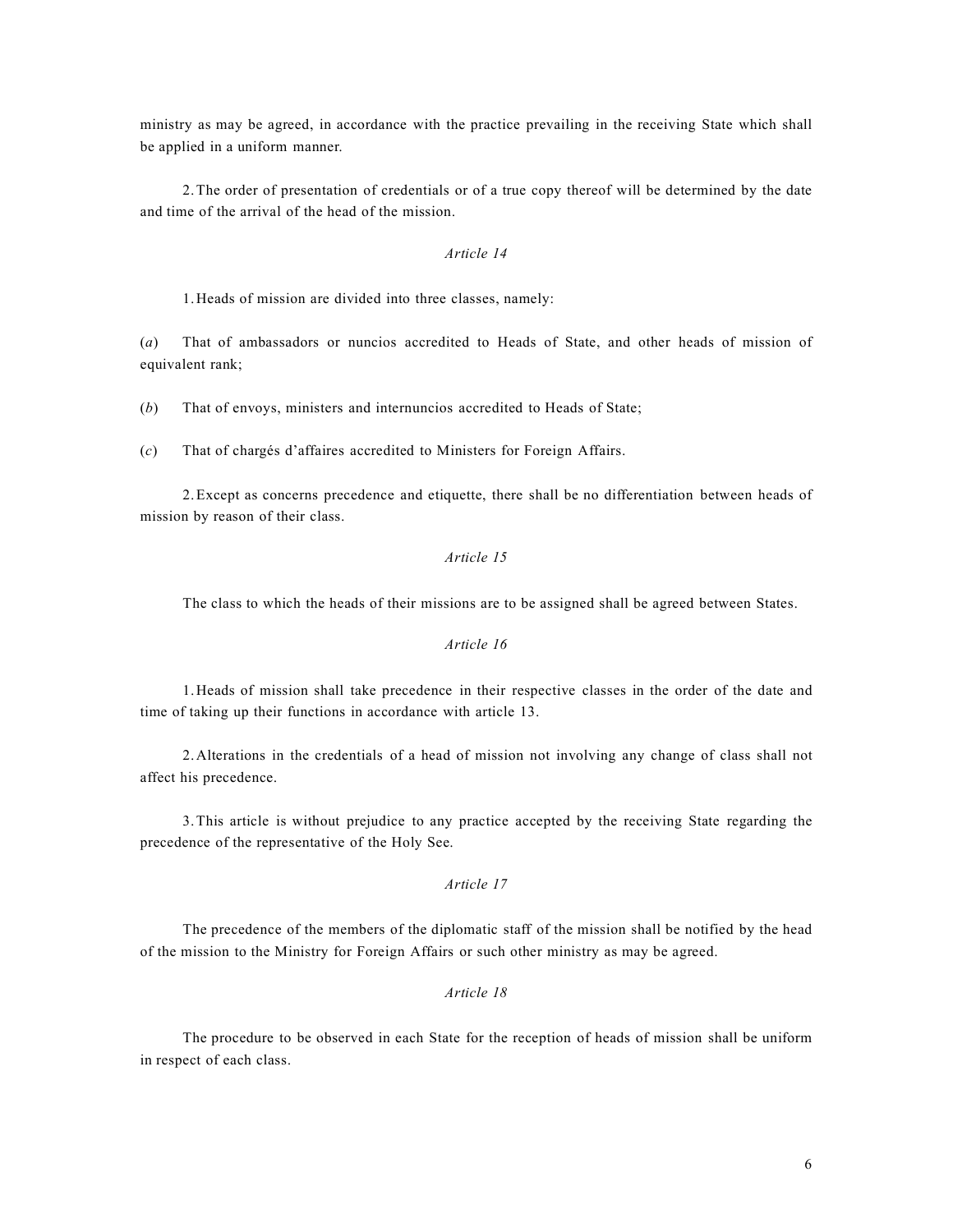1.If the post of head of the mission is vacant, or if the head of the mission is unable to perform his functions a chargé d'affaires ad interim shall act provisionally as head of the mission. The name of the chargé d'affaires ad interim shall be notified, either by the head of the mission or, in case he is unable to do so, by the Ministry for Foreign Affairs of the sending State to the Ministry for Foreign Affairs of the receiving State or such other ministry as may be agreed.

2.In cases where no member of the diplomatic staff of the mission is present in the receiving State, a member of the administrative and technical staff may, with the consent of the receiving State, be designated by the sending State to be in charge of the current administrative affairs of the mission.

#### *Article 20*

The mission and its head shall have the right to use the flag and emblem of the sending State on the premises of the mission, including the residence of the head of the mission, and on his means of transport.

# *Article 21*

1.The receiving State shall either facilitate the acquisition on its territory, in accordance with its laws, by the sending State of premises necessary for its mission or assist the latter in obtaining accommodation in some other way.

2.It shall also, where necessary, assist missions in obtaining suitable accommodation for their members.

# *Article 22*

1.The premises of the mission shall be inviolable. The agents of the receiving State may not enter them, except with the consent of the head of the mission.

2.The receiving State is under a special duty to take all appropriate steps to protect the premises of the mission against any intrusion or damage and to prevent any disturbance of the peace of the mission or impairment of its dignity.

3.The premises of the mission, their furnishings and other property thereon and the means of transport of the mission shall be immune from search, requisition, attachment or execution.

#### *Article 23*

1.The sending State and the head of the mission shall be exempt from all national, regional or municipal dues and taxes in respect of the premises of the mission, whether owned or leased, other than such as represent payment for specific services rendered.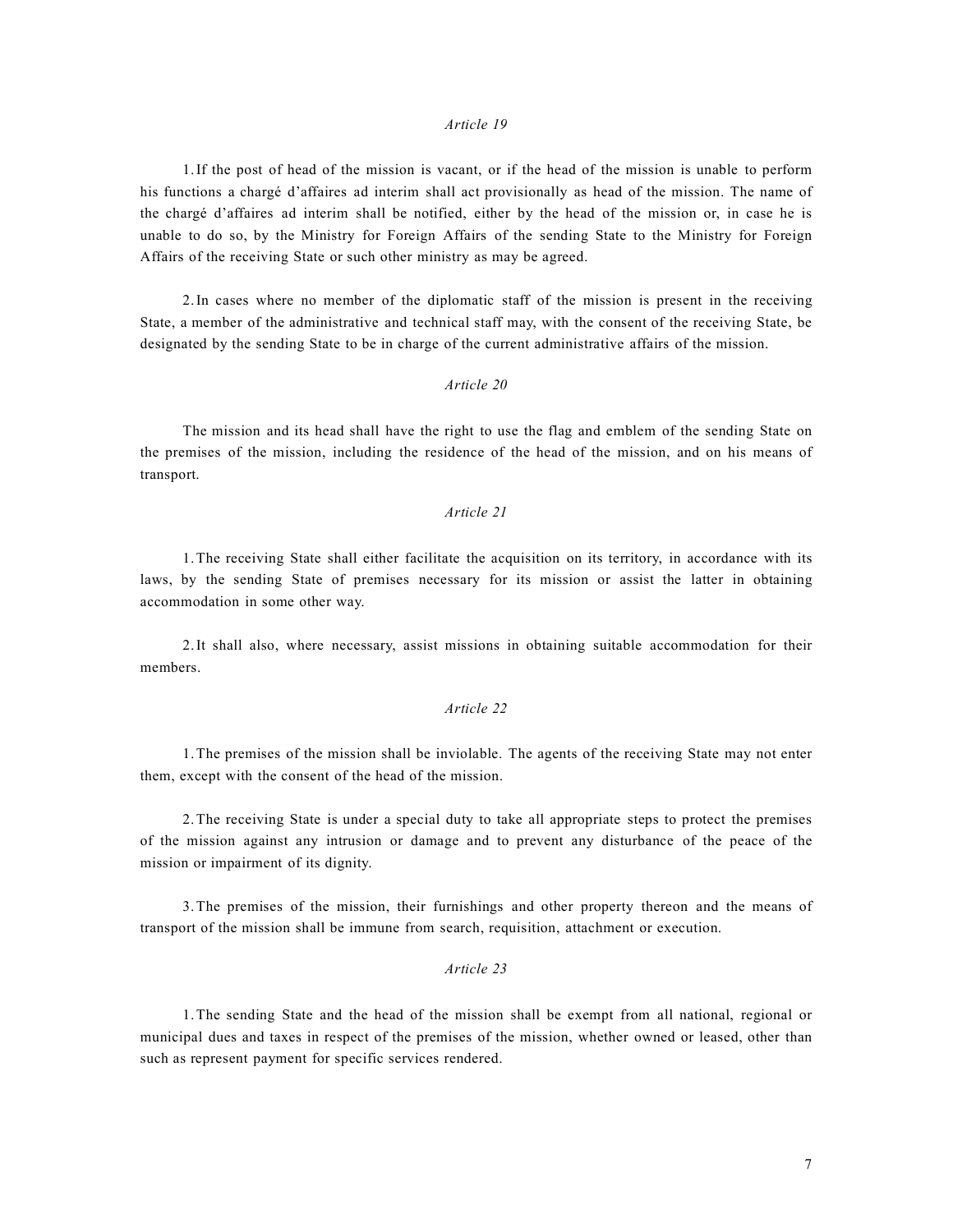2.The exemption from taxation referred to in this article shall not apply to such dues and taxes payable under the law of the receiving State by persons contracting with the sending State or the head of the mission.

# *Article 24*

The archives and documents of the mission shall be inviolable at any time and wherever they may be.

# *Article 25*

The receiving State shall accord full facilities for the performance of the functions of the mission.

# *Article 26*

Subject to its laws and regulations concerning zones entry into which is prohibited or regulated for reasons of national security, the receiving State shall ensure to all members of the mission freedom of movement and travel in its territory.

# *Article 27*

1.The receiving State shall permit and protect free communication on the part of the mission for all official purposes. In communicating with the Government and the other missions and consulates of the sending State, wherever situated, the mission may employ all appropriate means, including diplomatic couriers and messages in code or cipher. However, the mission may install and use a wireless transmitter only with the consent of the receiving State.

2.The official correspondence of the mission shall be inviolable. Official correspondence means all correspondence relating to the mission and its functions.

3.The diplomatic bag shall not be opened or detained.

4.The packages constituting the diplomatic bag must bear visible external marks of their character and may contain only diplomatic documents or articles intended for official use.

5.The diplomatic courier, who shall be provided with an official document indicating his status and the number of packages constituting the diplomatic bag, shall be protected by the receiving State in the performance of his functions. He shall enjoy person inviolability and shall not be liable to any form of arrest or detention.

6.The sending State or the mission may designate diplomatic couriers ad hoc. In such cases the provisions of paragraph 5 of this article shall also apply, except that the immunities therein mentioned shall cease to apply when such a courier has delivered to the consignee the diplomatic bag in his charge.

7.A diplomatic bag may be entrusted to the captain of a commercial aircraft scheduled to land at an authorized port of entry. He shall be provided with an official document indicating the number of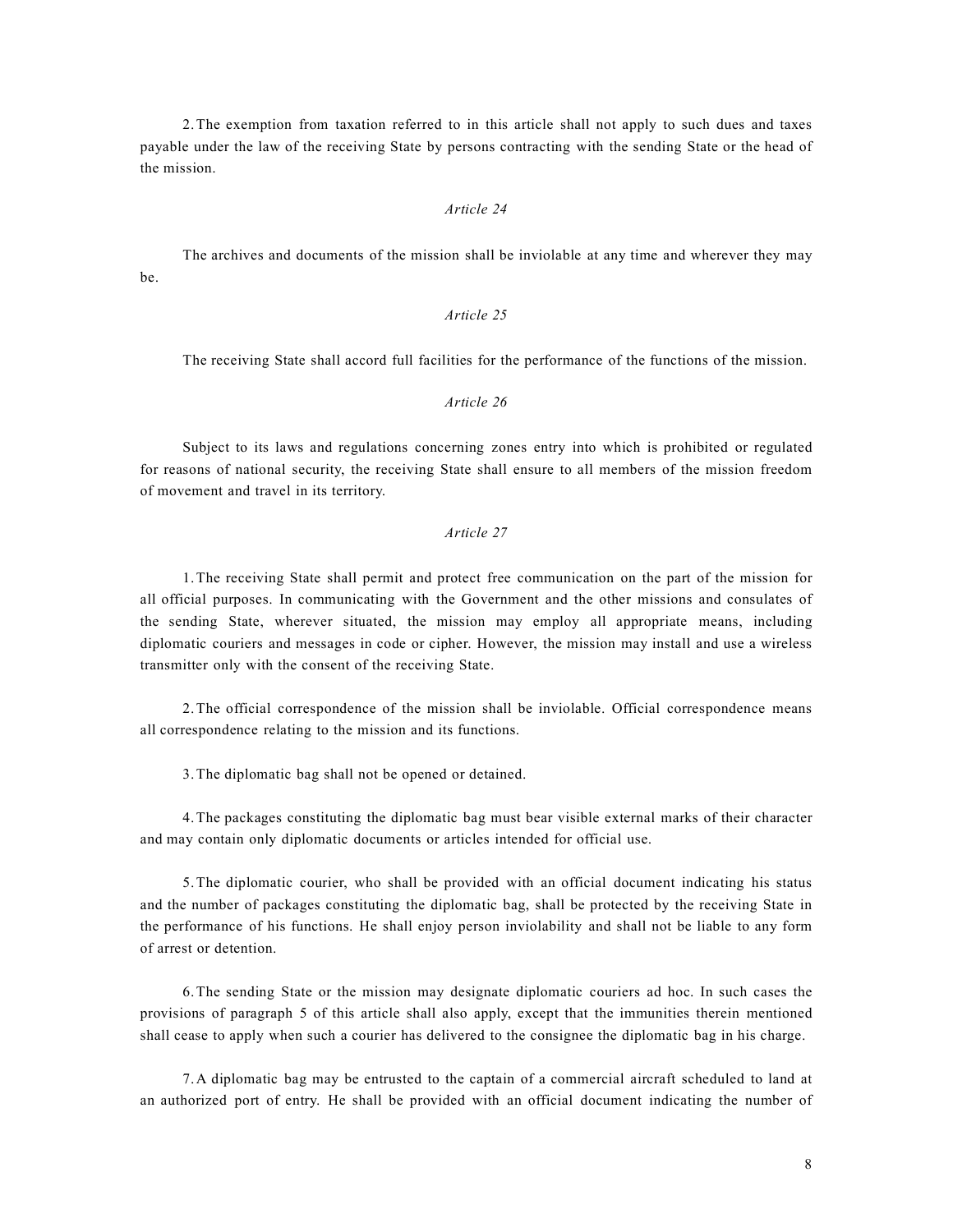packages constituting the bag but he shall not be considered to be a diplomatic courier. The mission may send one of its members to take possession of the diplomatic bag directly and freely from the captain of the aircraft.

# *Article 28*

The fees and charges levied by the mission in the course of its official duties shall be exempt from all dues and taxes.

# *Article 29*

The person of a diplomatic agent shall be inviolable. He shall not be liable to any form of arrest or detention. The receiving State shall treat him with due respect and shall take all appropriate steps to prevent any attack on his person, freedom or dignity.

#### *Article 30*

1.The private residence of a diplomatic agent shall enjoy the same inviolability and protection as the premises of the mission.

2.His papers, correspondence and, except as provided in paragraph 3 of article 31, his property, shall likewise enjoy inviolability.

#### *Article 31*

1.A diplomatic agent shall enjoy immunity from the criminal jurisdiction of the receiving State. He shall also enjoy immunity from its civil and administrative jurisdiction, except in the case of:

(*a*) A real action relating to private immovable property situated in the territory of the receiving State, unless he holds it on behalf of the sending State for the purposes of the mission;

(*b*) An action relating to succession in which the diplomatic agent is involved as executor, administrator, heir or legatee as a private person and not on behalf of the sending State;

(*c*) An action relating to any professional or commercial activity exercised by the diplomatic agent in the receiving State outside his official functions.

2.A diplomatic agent is not obliged to give evidence as a witness.

3.No measures of execution may be taken in respect of a diplomatic agent except in the cases coming under subparagraphs (*a*), (*b*) and (*c*) of paragraph 1 of this article, and provided that the measures concerned can be taken without infringing the inviolability of his person or of his residence.

4.The immunity of a diplomatic agent from the jurisdiction of the receiving State does not exempt him from the jurisdiction of the sending State.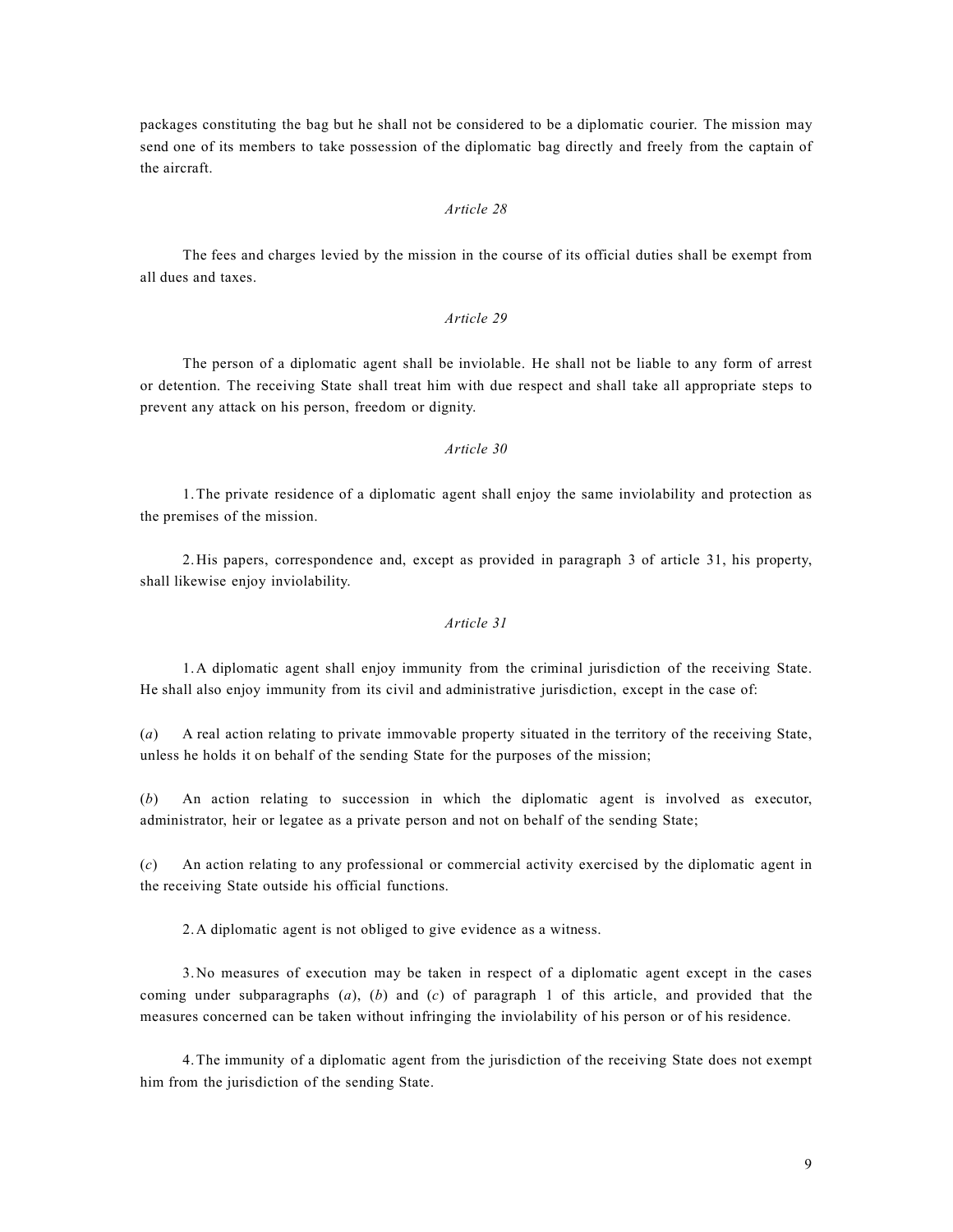1.The immunity from jurisdiction of diplomatic agents and of persons enjoying immunity under article 37 may be waived by the sending State.

2.Waiver must always be express.

3.The initiation of proceedings by a diplomatic agent or by a person enjoying immunity from jurisdiction under article 37 shall preclude him from invoking immunity from jurisdiction in respect of any counterclaim directly connected with the principal claim.

4.Waiver of immunity from jurisdiction in respect of civil or administrative proceedings shall not be held to imply waiver of immunity in respect of the execution of the judgement, for which a separate waiver shall be necessary.

#### *Article 33*

1.Subject to the provisions of paragraph 3 of this article, a diplomatic agent shall with respect to services rendered for the sending State be exempt from social security provisions which may be in force in the receiving State.

2.The exemption provided for in paragraph 1 of this article shall also apply to private servants who are in the sole employ of a diplomatic agent, on condition:

(*a*) That they are not nationals of or permanently resident in the receiving State; and

(*b*) That they are covered by the social security provisions which may be in force in the sending State or a third State.

3.A diplomatic agent who employs persons to whom the exemption provided for in paragraph 2 of this article does not apply shall observe the obligations which the social security provisions of the receiving State impose upon employers.

4.The exemption provided for in paragraphs 1 and 2 of this article shall not preclude voluntary participation in the social security system of the receiving State provided that such participation is permitted by that State.

5.The provisions of this article shall not affect bilateral or multilateral agreements concerning social security concluded previously and shall not prevent the conclusion of such agreements in the future.

# *Article 34*

A diplomatic agent shall be exempt from all dues and taxes, personal or real, national, regional or municipal, except: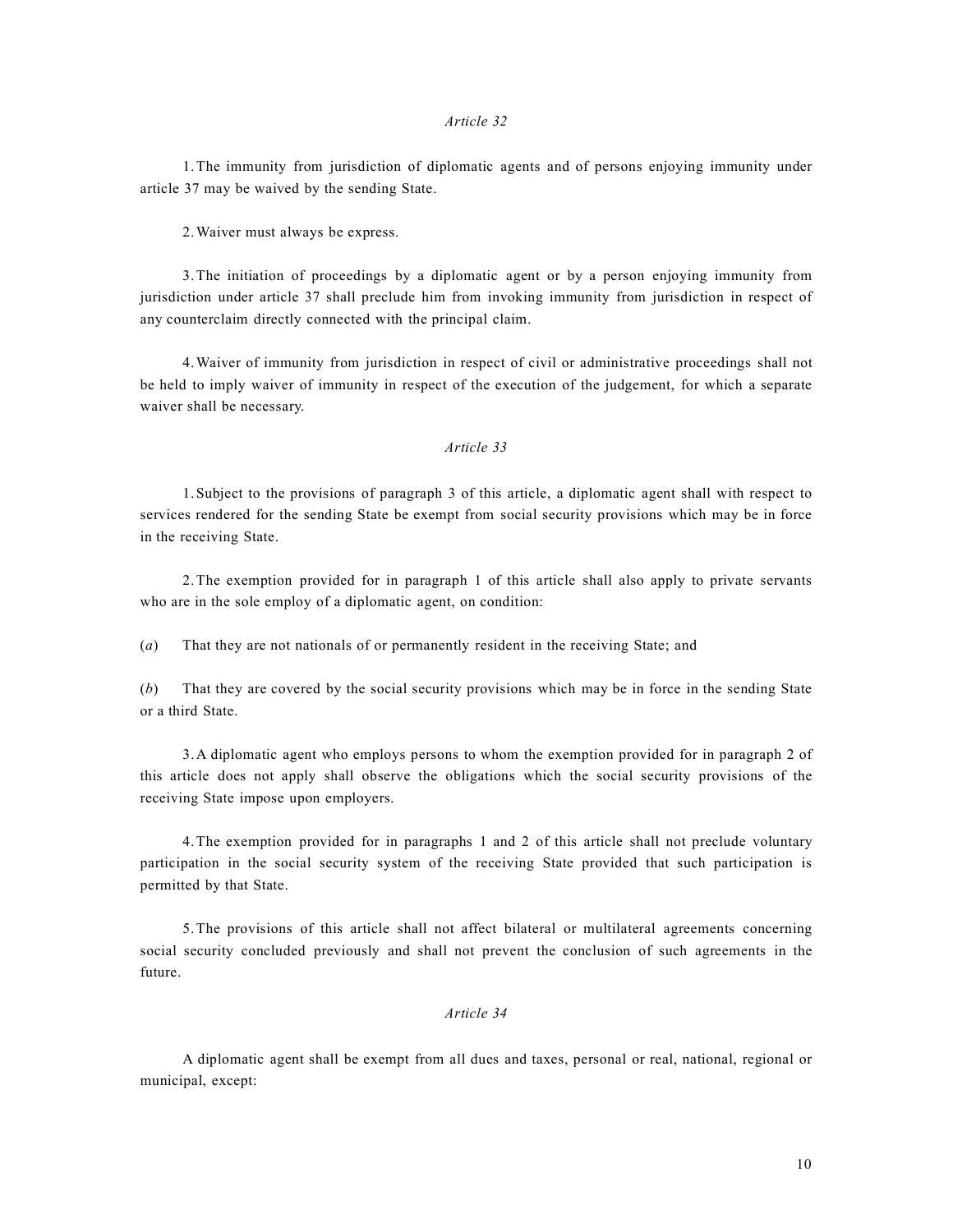(*a*) Indirect taxes of a kind which are normally incorporated in the price of goods or services;

(*b*) Dues and taxes on private immovable property situated in the territory of the receiving State, unless he holds it on behalf of the sending State for the purposes of the mission;

(*c*) Estate, succession or inheritance duties levied by the receiving State, subject to the provisions of paragraph 4 of article 39;

(*d*) Dues and taxes on private income having its source in the receiving State and capital taxes on investments made in commercial undertakings in the receiving State;

(*e*) Charges levied for specific services rendered;

(*f*) Registration, court or record fees, mortgage dues and stamp duty, with respect to immovable property, subject to the provisions of article 23.

# *Article 35*

The receiving State shall exempt diplomatic agents from all personal services, from all public service of any kind whatsoever, and from military obligations such as those connected with requisitioning, military contributions and billeting.

### *Article 36*

1.The receiving State shall, in accordance with such laws and regulations as it may adopt, permit entry of and grant exemption from all customs duties, taxes, and related charges other than charges for storage, cartage and similar services, on:

(*a*) Articles for the official use of the mission;

(*b*) Articles for the personal use of a diplomatic agent or members of his family forming part of his household, including articles intended for his establishment.

2.The personal baggage of a diplomatic agent shall be exempt from inspection, unless there are serious grounds for presuming that it contains articles not covered by the exemptions mentioned in paragraph 1 of this article, or articles the import or export of which is prohibited by the law or controlled by the quarantine regulations of the receiving State. Such inspection shall be conducted only in the presence of the diplomatic agent or of his authorized representative.

## *Article 37*

1.The members of the family of a diplomatic agent forming part of his household shall, if they are not nationals of the receiving State, enjoy the privileges and immunities specified in articles 29 to 36.

2.Members of the administrative and technical staff of the mission, together with members of their families forming part of their respective households, shall, if they are not nationals of or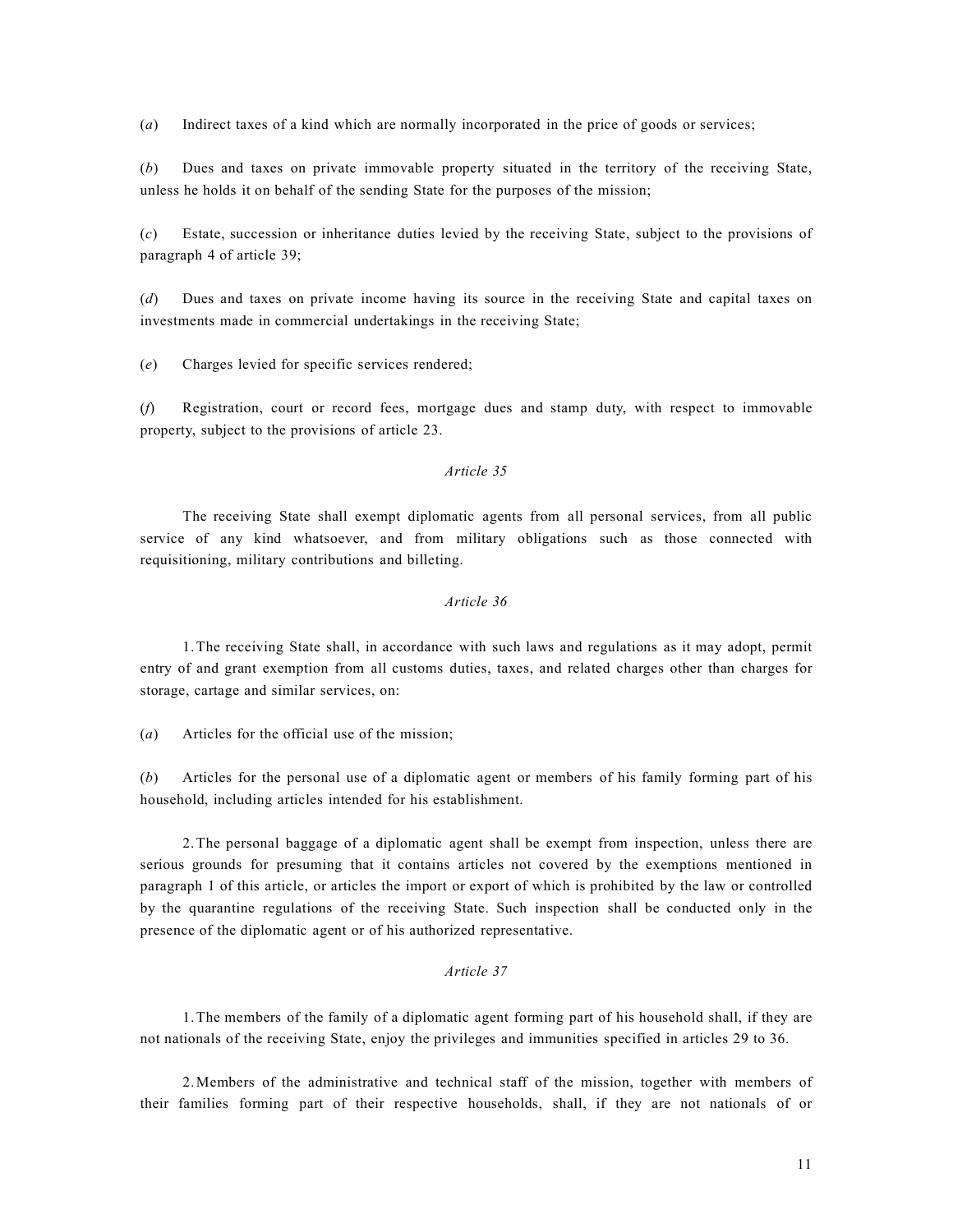permanently resident in the receiving State, enjoy the privileges and immunities specified in articles 29 to 35, except that the immunity from civil and administrative jurisdiction of the receiving State specified in paragraph 1 of article 31 shall not extend to acts performed outside the course of their duties. They shall also enjoy the privileges specified in article 36, paragraph 1, in respect of articles imported at the time of first installation.

3.Members of the service staff of the mission who are not nationals of or permanently resident in the receiving State shall enjoy immunity in respect of acts performed in the course of their duties, exemption from dues and taxes on the emoluments they receive by reason of their employment and the exemption contained in article 33.

4.Private servants of members of the mission shall, if they are not nationals of or permanently resident in the receiving State, be exempt from dues and taxes on the emoluments they receive by reason of their employment. In other respects, they may enjoy privileges and immunities only to the extent admitted by the receiving State. However, the receiving State must exercise its jurisdiction over those persons in such a manner as not to interfere unduly with the performance of the functions of the mission.

#### *Article 38*

1.Except insofar as additional privileges and immunities may be granted by the receiving State, a diplomatic agent who is a national of or permanently resident in that State shall enjoy only immunity from jurisdiction, and inviolability, in respect of official acts performed in the exercise of his functions.

2.Other members of the staff of the mission and private servants who are nationals of or permanently resident in the receiving State shall enjoy privileges and immunities only to the extent admitted by the receiving State. However, the receiving State must exercise its jurisdiction over those persons in such a manner as not to interfere unduly with the performance of the functions of the mission.

# *Article 39*

1.Every person entitled to privileges and immunities shall enjoy them from the moment he enters the territory of the receiving State on proceeding to take up his post or, if already in its territory, from the moment when his appointment is notified to the Ministry for Foreign Affairs or such other ministry as may be agreed.

2.When the functions of a person enjoying privileges and immunities have come to an end, such privileges and immunities shall normally cease at the moment when he leaves the country, or on expiry of a reasonable period in which to do so, but shall subsist until that time, even in case of armed conflict. However, with respect to acts performed by such a person in the exercise of his functions as a member of the mission, immunity shall continue to subsist.

3.In case of the death of a member of the mission, the members of his family shall continue to enjoy the privileges and immunities to which they are entitled until the expiry of a reasonable period in which to leave the country.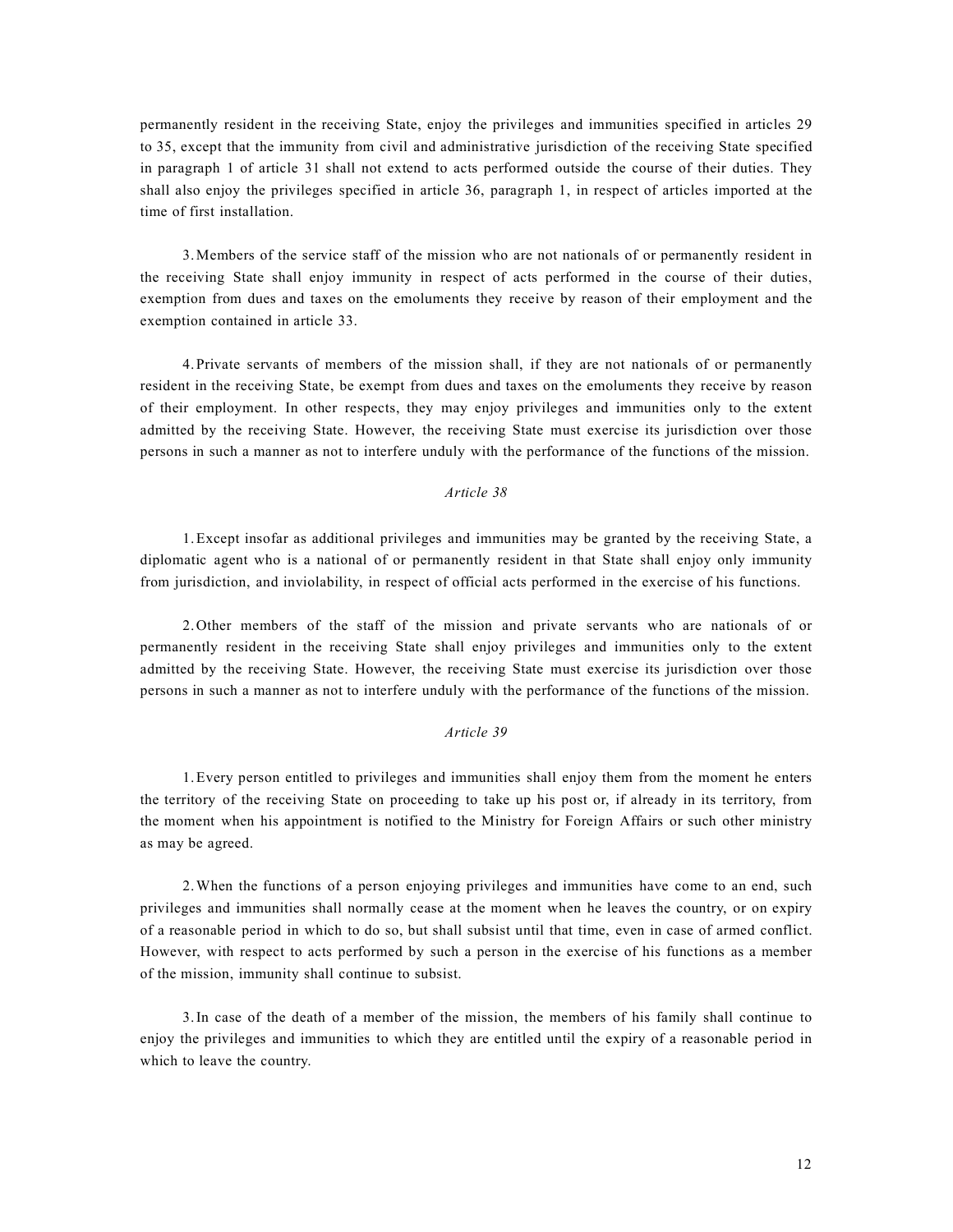4.In the event of the death of a member of the mission not a national of or permanently resident in the receiving State or a member of his family forming part of his household, the receiving State shall permit the withdrawal of the movable property of the deceased, with the exception of any property acquired in the country the export of which was prohibited at the time of his death. Estate, succession and inheritance duties shall not be levied on movable property the presence of which in the receiving State was due solely to the presence there of the deceased as a member of the mission or as a member of the family of a member of the mission.

#### *Article 40*

1.If a diplomatic agent passes through or is in the territory of a third State, which has granted him a passport visa if such visa was necessary, while proceeding to take up or to return to his post, or when returning to his own country, the third State shall accord him inviolability and such other immunities as may be required to ensure his transit or return. The same shall apply in the case of any members of his family enjoying privileges or immunities who are accompanying the diplomatic agent, or travelling separately to join him or to return to their country.

2.In circumstances similar to those specified in paragraph 1 of this article, third States shall not hinder the passage of members of the administrative and technical or service staff of a mission, and of members of their families, through their territories.

3.Third States shall accord to official correspondence and other official communications in transit, including messages in code or cipher, the same freedom and protection as is accorded by the receiving State. They shall accord to diplomatic couriers, who have been granted a passport visa if such visa was necessary, and diplomatic bags in transit, the same inviolability and protection as the receiving State is bound to accord.

4.The obligations of third States under paragraphs 1, 2 and 3 of this article shall also apply to the persons mentioned respectively in those paragraphs, and to official communications and diplomatic bags, whose presence in the territory of the third State is due to force majeure.

# *Article 41*

1.Without prejudice to their privileges and immunities, it is the duty of all persons enjoying such privileges and immunities to respect the laws and regulations of the receiving State. They also have a duty not to interfere in the internal affairs of that State.

2.All official business with the receiving State entrusted to the mission by the sending State shall be conducted with or through the Ministry for Foreign Affairs of the receiving State or such other ministry as may be agreed.

3.The premises of the mission must not be used in any manner incompatible with the functions of the mission as laid down in the present Convention or by other rules of general international law or by any special agreements in force between the sending and the receiving State.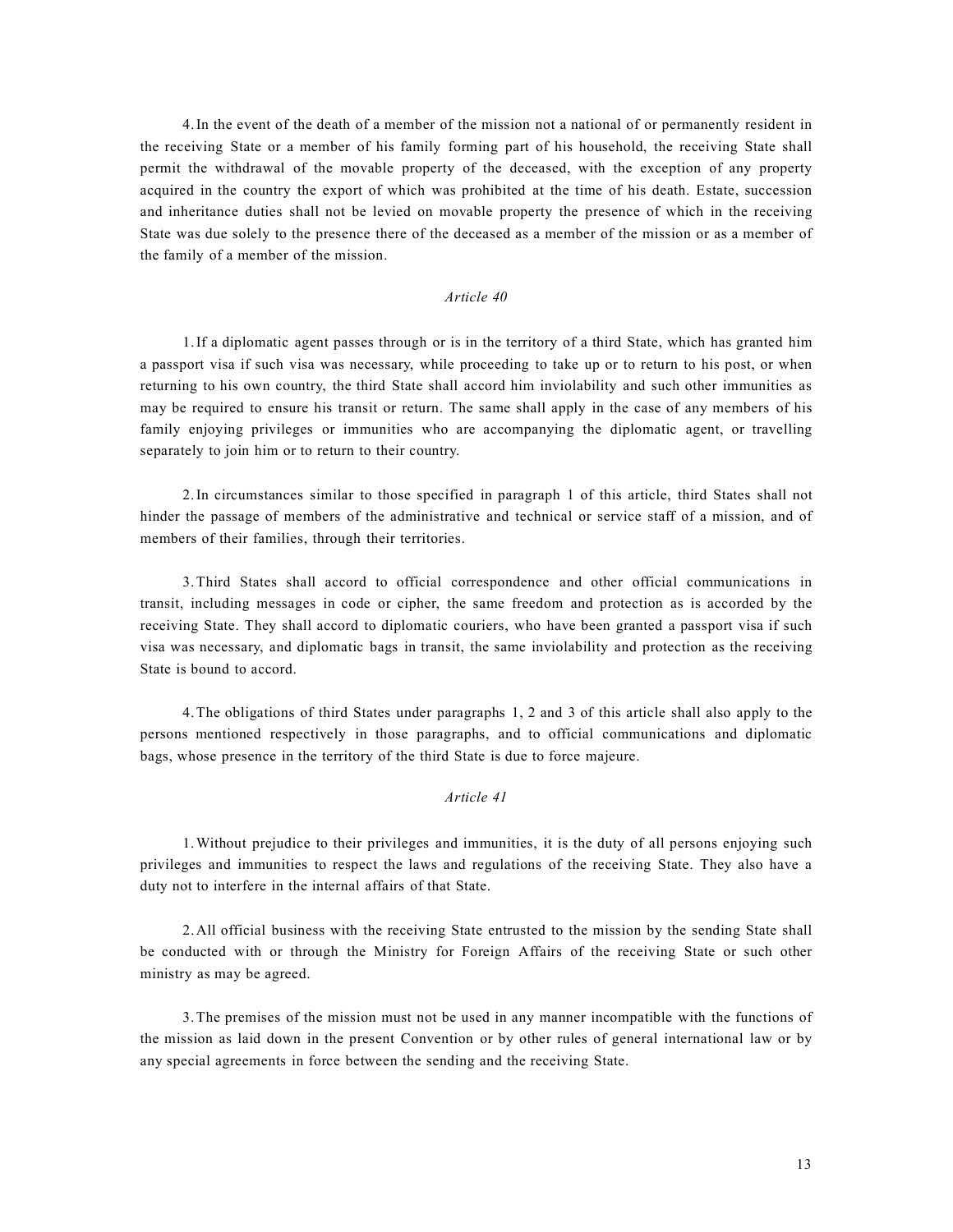A diplomatic agent shall not in the receiving State practise for personal profit any professional or commercial activity.

### *Article 43*

The function of a diplomatic agent comes to an end, inter alia:

(*a*) On notification by the sending State to the receiving State that the function of the diplomatic agent has come to an end;

(*b*) On notification by the receiving State to the sending State that, in accordance with paragraph 2 of article 9, it refuses to recognize the diplomatic agent as a member of the mission.

# *Article 44*

The receiving State must, even in case of armed conflict, grant facilities in order to enable persons enjoying privileges and immunities, other than nationals of the receiving State, and members of the families of such persons irrespective of their nationality, to leave at the earliest possible moment. It must, in particular, in case of need, place at their disposal the necessary means of transport for themselves and their property.

## *Article 45*

If diplomatic relations are broken off between two States, or if a mission is permanently or temporarily recalled:

(*a*) The receiving State must, even in case of armed conflict, respect and protect the premises of the mission, together with its property and archives;

(*b*) The sending State may entrust the custody of the premises of the mission, together with its property and archives, to a third State acceptable to the receiving State;

(*c*) The sending State may entrust the protection of its interests and those of its nationals to a third State acceptable to the receiving State.

# *Article 46*

A sending State may with the prior consent of a receiving State, and at the request of a third State not represented in the receiving State, undertake the temporary protection of the interests of the third State and of its nationals.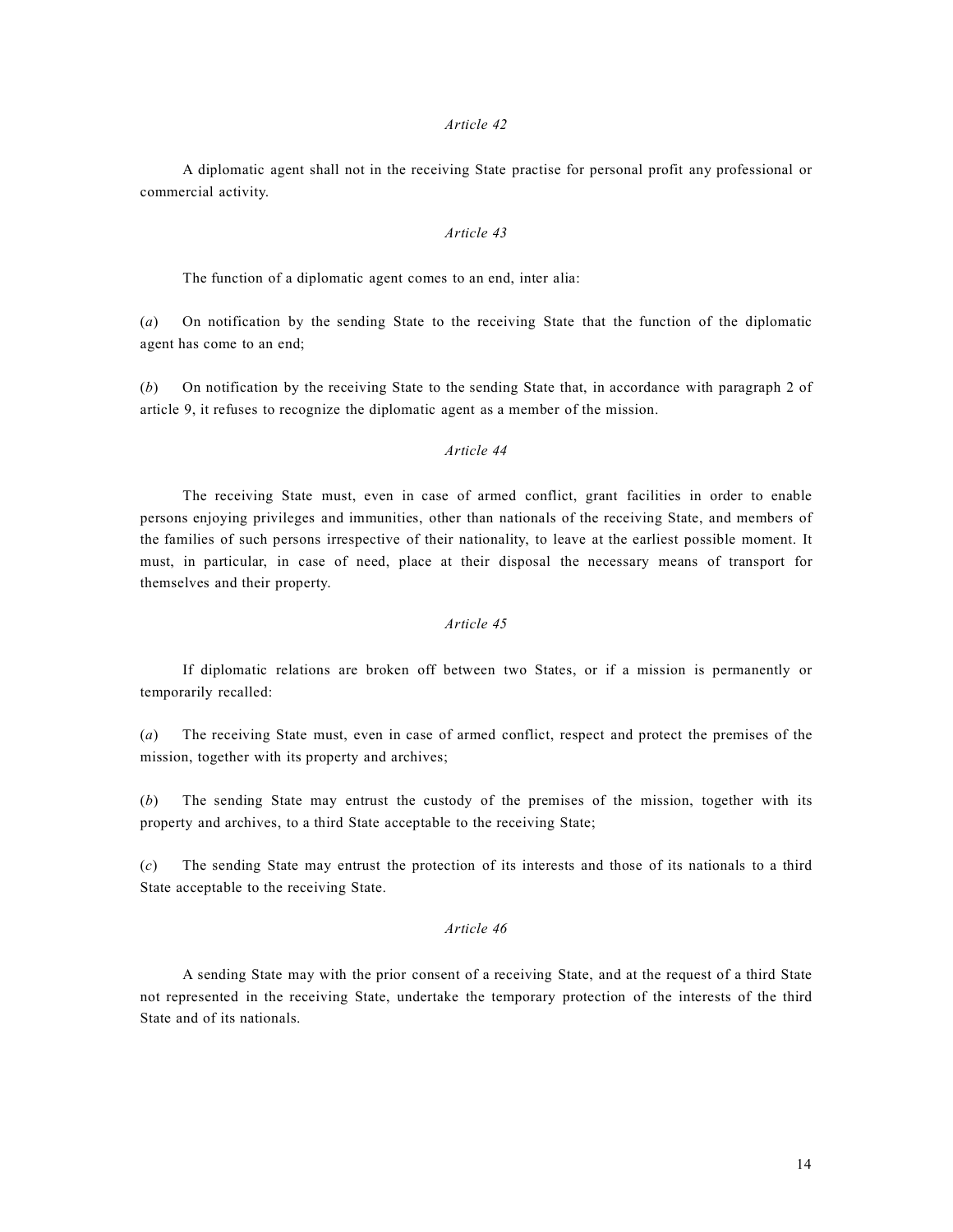1.In the application of the provisions of the present Convention, the receiving State shall not discriminate as between States.

2.However, discrimination shall not be regarded as taking place:

(*a*) Where the receiving State applies any of the provisions of the present Convention restrictively because of a restrictive application of that provision to its mission in the sending State;

(*b*) Where by custom or agreement States extend to each other more favourable treatment than is required by the provisions of the present Convention.

# *Article 48*

The present Convention shall be open for signature by all States Members of the United Nations or of any of the specialized agencies Parties to the Statute of the International Court of Justice, and by any other State invited by the General Assembly of the United Nations to become a Party to the Convention, as follows: until 31 October 1961 at the Federal Ministry for Foreign Affairs of Austria and subsequently, until 31 March 1962, at the United Nations Headquarters in New York.

#### *Article 49*

The present Convention is subject to ratification. The instruments of ratification shall be deposited with the Secretary-General of the United Nations.

### *Article 50*

The present Convention shall remain open for accession by any State belonging to any of the four categories mentioned in article 48. The instruments of accession shall be deposited with the Secretary-General of the United Nations.

#### *Article 51*

1.The present Convention shall enter into force on the thirtieth day following the date of deposit of the twenty-second instrument of ratification or accession with the Secretary-General of the United Nations.

2.For each State ratifying or acceding to the Convention after the deposit of the twenty-second instrument of ratification or accession, the Convention shall enter into force on the thirtieth day after deposit by such State of its instrument of ratification or accession.

# *Article 52*

The Secretary-General of the United Nations shall inform all States belonging to any of the four categories mentioned in article 48: